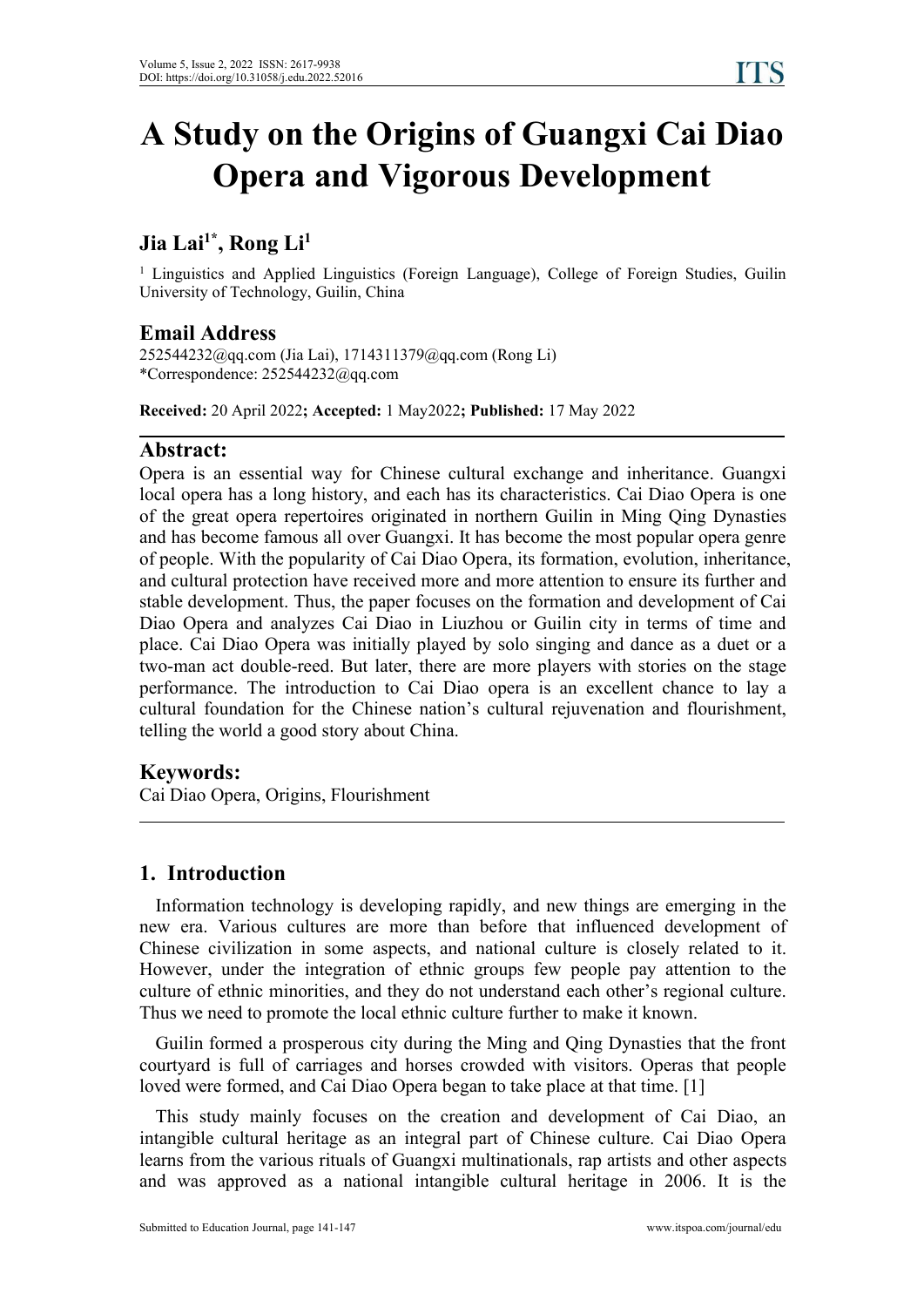integration of multi-ethnic arts. As an essential regional Opera in Guangxi Autonomous Region, Cai Diao is a folk expression that ordinary people love to enjoy. It has deep folk customs and local characteristics of lifestyle. Therefore, it is vitalto develop local dramas, enhance national cohesion, strengthen the national sense of pride, and enrich Chinese traditional culture.

The performance of the Cai Diao opera was originally acted by singing and dancing. The theme is about tea-picking or festival lanterns etc. It perfectly presented the Guangxi folk songs and stories. They enjoy the life there and praise the love of nature and kindly people around them. Its plot is related to local people's daily life and always positive. The player can be in two roles as a duet. It is the so-called "Dui Zi Tune" that the questioning and answering between the female and male roles with minority dance. The three treasures of Cai Diao are fans, hand towels, and ribbons as its props on the stage. [2]

# **2. The Origin of Cai Diao**

### *2.1. Definition of Local Traditional Cai Diao Opera*

Cai Diao is commonly known as Tune, Cai Diao Opera, Lantern, Ya Hai-Ho, etc. It is a traditional local opera in Guangxi and one of the national intangible cultural heritages. Cai Diao belongs to the lantern theater system, which originated from the "Dui Zi tune" derived from rural singing, dancing, and rap in Guilin and was Created in the rural areas of northwest Guangxi. It is widely spread and has different names. It is called "Cai Diao" in Guilin city; "Diaozi Opera", in Liuzhou, Hechi, and some counties in Wuzhou while in Pingle and Lipu "Cai Diao", "Tea Picking Opera", and "Colored Lantern".

In Other places it is also known as "Da Caicha", "Ho He Opera", etc., and is collectively all referred to as"Cai Diao Opera" after 1955. [3]

Cai Diao repertoires primarily focus on labor, love, family life, etc.. There are a large number of oral manuscripts among the people.The Guilin dialect is used in the performance, with singing and dancing of the young man's role, the role of a young woman, and the clown role, among which the footwork, turn, appearance, fan, and hand flower of the harlequin and female role Dan are distinctive. The footwork is the most prominent.

In 2006, Cai Diao was approved by the State Council of the People's Republic of China to be listed in the first batch of the national intangible cultural heritage with the heritage number of Ⅳ-76.

### *2.2. Origin of Cai Diao*

Cai Diao Opera is the favorite local opera of the Guilin people. Originally prevalent in the Ming Dynasty operas in northern Guangxi in the Lantern Festival in Quanzhou, it would cut the lanterns, cut the paper to pierce fish, dragons, flowers, and birds as a play, dress up as girls oras boys, and sing and pick tea together. The Cai Diao spread from the countryside to the cities and from northern Guilin to Liuzhou.

Cai Diao is a unique local drama genre in Guilin. The style, the easy-to-understand Guiliu dialect, and the happy and lively performance form are widely spread between urban and rural areas in Guangxi. Different views on the origin of Cai Diao are as follows.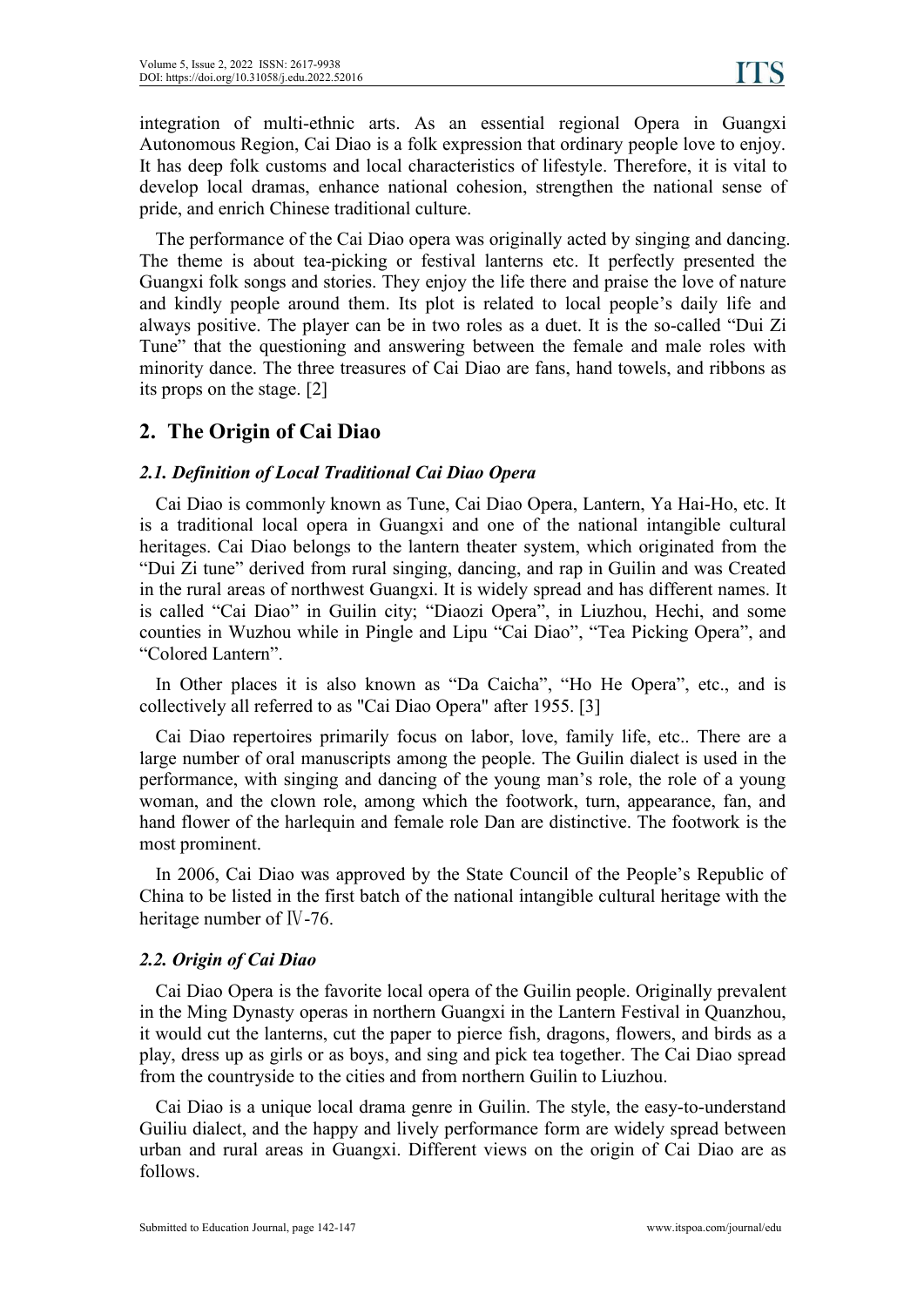One opinion holds that in the year of the Ming Dynasty's Emperor Yongle, it was adopted in the sacrifice, combining the tea-picking opera in Fujian and the Nuo opera in Guilin. (Nuo opera and Nuo dance are important forms of blessing and entertainment for local people.) The tunes were gradually formed into local operas with the style of northern Guangxi;

Hunan and Guangxi are neighboring provinces, and Hunan's Huagu Opera is widly known and passed down to various places of Guangxi. Thus some people believe that Cai Diao came from Huagu Opera and developed later on;

In the early Qing Dynasty, Caidiao Opera absorbed Hunan's culture based on Guangxi folk song, dance, and rap. The music and tune came from Huagu Opera and Jiangxi Tea Picking Opera. Therefore, the names of tunes vary, for example, in the northern Guangxi area (Guilin, Liuzhou, Hechi) it is called "Diaozi (Tune Opera)" or "Tea Picking Opera". Besides due to the constant use of the phrase "Ne Ho" "Hi", it is also called "Nah-oh-Hi"; others like "Big Tea Picking", "Color lantern" and "Shanhua Lights" in Pingle, Lipu in the western and southern areas of Guangxi (Baise, Ningming) and other places.

#### *2.3. The Art Form of Cai Diao*

To clarify the formation of Cai Tiao, we must start with its original form. So, what was the original form of Cai Diao? Cai Dingguo has Research on Cai Diao Art comments in 1988. [4] He believed that the first repertoire that appeared in Cai Diao was "Dui Zi Tune". It is a play that two people in pair with folk song and dancing. Ji Songling(1995) once stated that When the Cai Diao develops into the role of singing, there is an early stage that the mini-singing form of Cai Diao called "Dui Zi Tune". [5] Shen Guifang (1982) also thinks that is the early form in her masterpiece "Cai Diao Music". [6] Gu Lezhen( 2002) said, "When the Cai Diao is performed, female players and clowns are singing and dancing in the "Dui Zi Tune". It can be said to be the original form of Caidiao, so it is also called "Diao Zi Gu". Most of the performances are about the brothers' visits to sisters, going to younger sister's home to spend their leisure time, sending flowers or fans to the lover, or the two lovers singing and dancing together. In the play, the expression of a joyful mood and atmosphere for people is important rather than the he plot and characters. [7]

The commentator believes "Cai Diao was an art form of solo singing in the early days, and the two man act makes fun in the play". This kind of singing is straightforward. Singer wears a mask indicating two characters, with a male on the left and a female on the right, holding a fan in his left hand and a flower towel in right. The singer performs two different roles with different tones and actions without instrumental accompanies. Sometimes there is only a Tiaohu who sings a small tune with the lid of the tripod. [8] It is also a duet with one questioning and the other answering through singing a few tunes. But judging from the performance format described above. A two-man act double-reed is a kind of "Dui Zi Tune" performed by one person. The male and female are having different decorations and props.

## **3. The Vigorous Development of Cai Diao**

#### *3.1. The Cradle of Cai Diao*

Guangxi is an area inhabited by many ethnic groups. It is known as the "Hometown of Songs." The ethnic folk music is a splendid art form, and people of all ethnic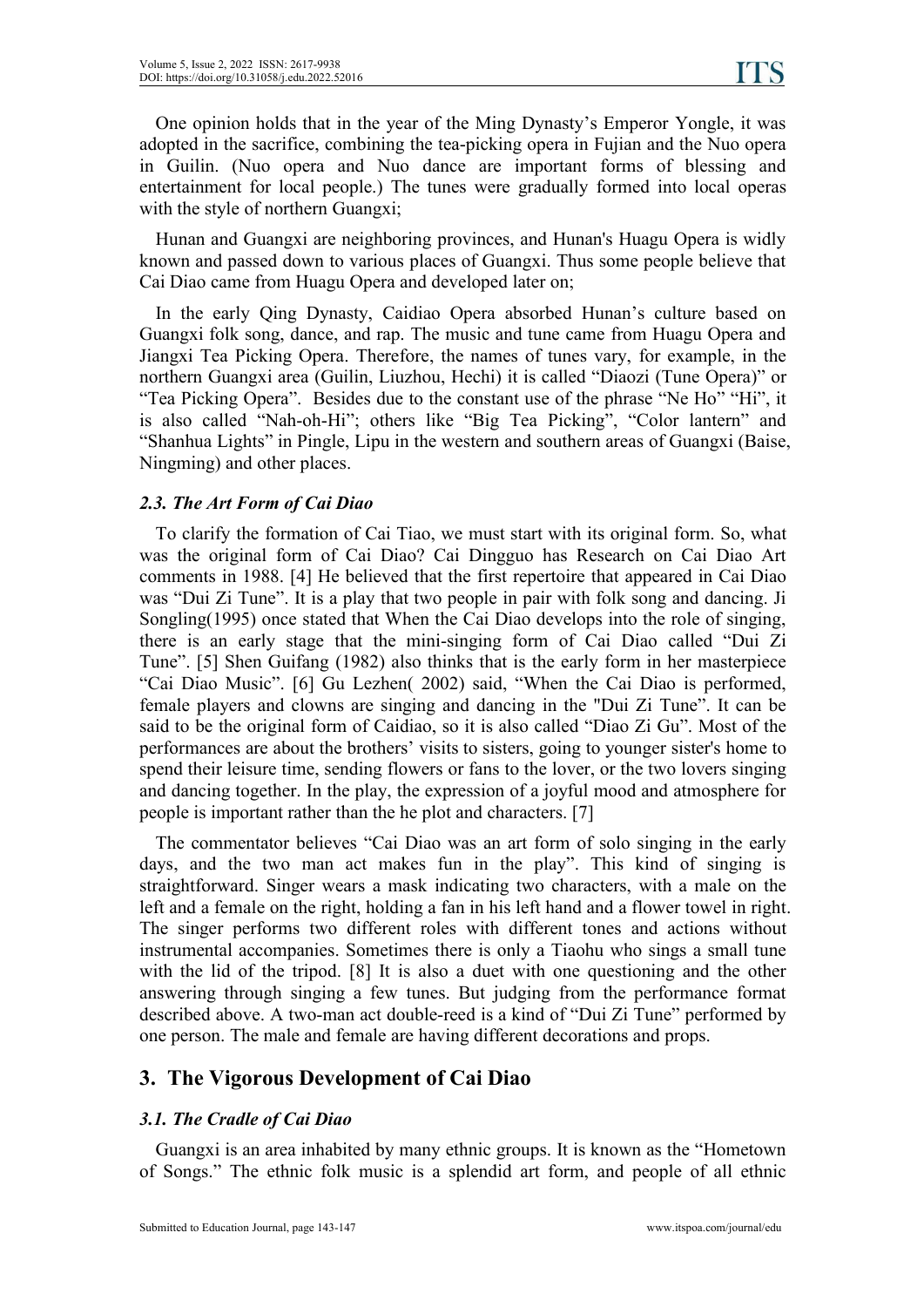groups can sing and dance. The "Dui Zi Tune" evolved under the influence of the folk song, dance, and rap, which is the earliest Cai Diao Opera. It is said that during Qing Dynasty's Daoguang and Guangxu Emperor, Cai Diao was influenced by the Hunan Huagu Drum Opera, Jiangxi Tea Picking Opera, and Gui Opera. As the investigation and the use of relevant cultural and historical files for identification and analysis of the text of Caidiao opera, issues such as the origin of Guangxi Caidiao, the evolution and development of Caidiao, and the relationship between Caidiao and Huagu Opera can be further clarified. [9]

As the art of word of mouth, Caidiao was first popular in the city of Guilin, Liuzhou, and Yizhou. It continued to spread to the south. The play has gradually developed from "two short plays" of the clown and the female roles to the "three short plays" of male, clown and female roles with stories. In the years around the Revolution of 1911, Cai Diao developed from rural to urban areas, gradually coming to the urban stage and expanding progressively from a small theater troupe with seven people to a semi professional company with twenty or thirty ones. Cai Diao came to the brink of disappearing in 1927. After founding of the People's Republic of China, Cai Diao got a new life with the establishment of two professional troupes in Guilin and Liuzhou, the Guihua Tune Troupe and Peasant Tune Troupe.

#### *3.2. Popularity in Home and Abroad*

Amateur tune troupes spontaneously established by farmers are also very common. The decades from the 1950s to the beginning of the 21st century were the heyday of the development of Cai Diao. Dragon Girl and Hanpeng came to Beijing from the countryside and walked into Zhongnanhai to perform for the government leaders. Since then, "Cai Diao" has its official name of "Cai Diao Opera". In 1959, the Cai Diao Play "Liu Sanjie" was created by Liuzhou Cai Diao Opera Troupe attracted many audiences in Beijing. That play was one of the programs for celebrating the 10th anniversary of the PRC. [10] From then on, the Caidiao play became famous at home and abroad. This repertoire was made into a movie or a stage art film, which significantly promoted the development of Guangxi's Cai Diao.

In the 1970s and 1980s, the modern drama Joyful Event was rated as an excellent script, which gave Cai Diao a breakthrough in themes. Wu Zi Tu, a wonderful drama, promotes the traditional moral of "filial piety first" and refutes the unfilialbehavior of ugly girls with profound educational significance. The development of Cai Diao has once again reached a climax. The hard work has paid off. The creators of Cai Diao play have continued their efforts. With Na Ho Yi Ho Hi they won 23 national awards, such as Wenhua Award and China Cao Yu Drama and Literature Award in the 1990s.[3] Since then, Guangxi Cai Diao has been well-known at home and abroad, and it has had a deep influence on the hearts of Chinese people. A wonderful flower in the theater garden, Cai Diao has experienced decades of ups and downs. Today, the once-popular Cai Diao art is facing a dilemma. Cai Diao troupes all over Guangxi face economic and script scarcity problems. Fortunately, China launched the "Rescue and Protection of Chinese Human Oral and Intangible Heritage" projectin 2002. In May 2006, Cai Diao was listed in the first batch of national intangible cultural heritage with the State Council's approval, which significantly strengthened this cultural heritage's protection, inheritance and promotion.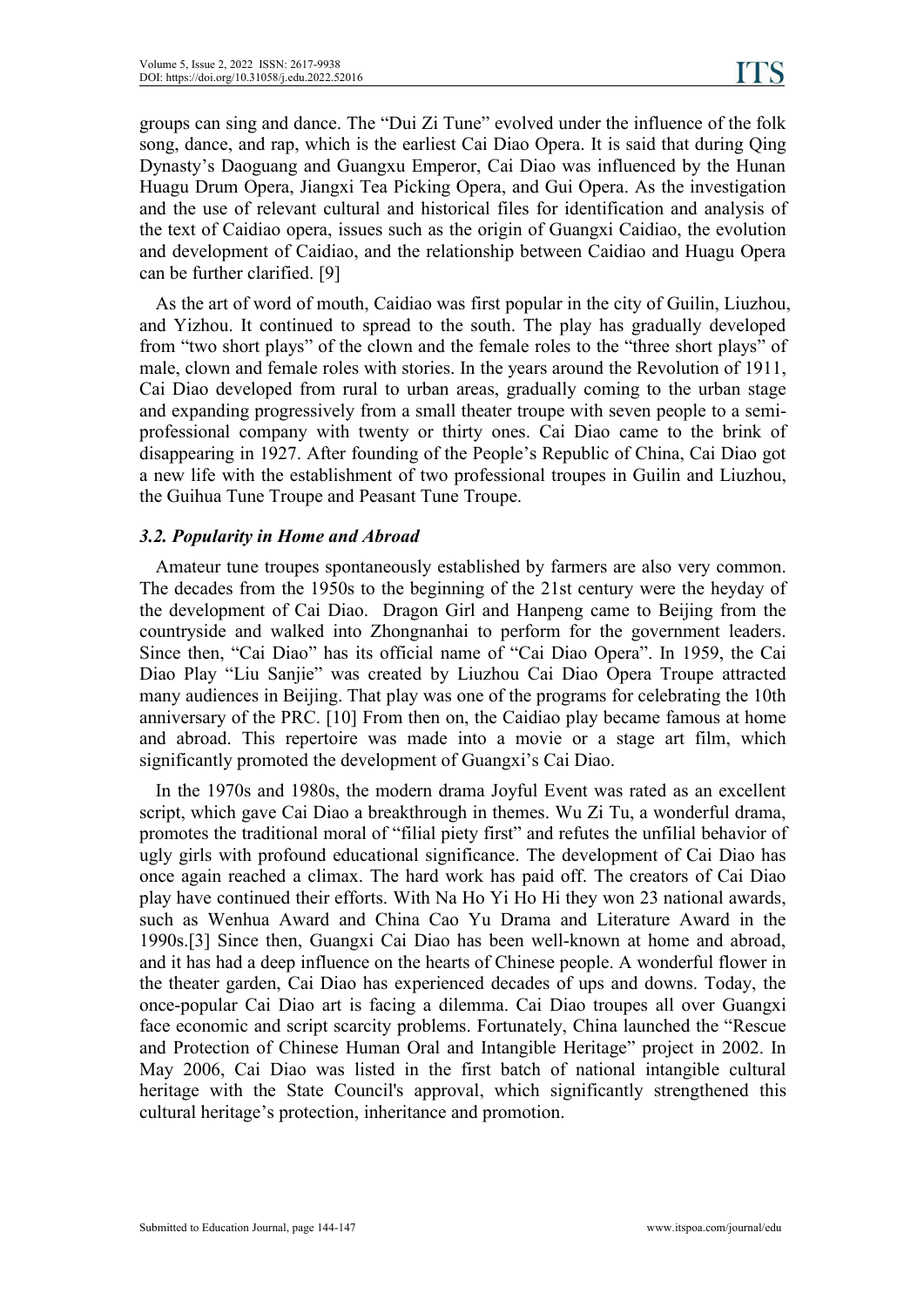### *3.3. Cai Diao Opera in Lingui*

Lingui is one of the birthplaces of Guangxi Cai Diao. Lingui Cai Diao is known as the "Joyful event" with its witty and lively style. There are many existing traditional dramas, almost all of which reflect the production, ordinary life, and love of the working people. There are also a few serious dramas and tragedies. In the Qing Dynasty, Cai Diao became popular in Lingui, and Liangjiang Town became a well known "TiaoZiwo" because of its talents and frequent performances. [11]

More and more TV programs and movies came to ordinary life in modernization. Audiences are aging, and performances are shrinking. In addition, the advent of the Internet has changed people's lives tremendously, and the performance form of Caidiao seems a little monotonous in that situation. [10]

#### *3.4. Flourishment of Cai Diao*

After founding of the People's Republic of China, the Lingui Cai Diao flourished, and many villages set up the amateur theater troupes. Fifty amateur theater troupes were in the county in 1951 and increased to 250 (including Lingchuan) in 1956. In 1959, the number of amateur troupes grew to 337 in 1959. The year 1960 to 1961 was a difficult economic period;and there were infrequent Cai Diao activities. But the Cai Diao team reorganized themselves everywhere after 1962. From 1954 to 1965, the county's folk art performances were held five times. From the middle of the "Cultural Revolution" to 1980, the County Cultural Center provided support and guidance to art team. In 1977, amateur Cai Diao teams re-emerged in the countryside with a growth of 54 teams of 1,300 players that year to 162 groups of 4,150 players in 1982. Performances were held in the three towns of Wutong, Liutang, and Liangjiang in the following years.

Due to the increase in modern entertainment such as television and video, the troupe gradually decreased. In 1990, Lingui amateur theater troupe dropped to 43 of 1,046 players. On December 6, 2012, Linzhu County's Cai Diao Group was established, and it became the first county-level one. Lingui people have preferred to watch the Cai Diao since ancient times. For major festivals, marriages, and birthdays in the vast rural areas, Cai Diao players will go to the village to sing for a few days and nights to show congratulations. Lingui County Cultural Troupe has created and arranged more than 100 programs in recent years, including singing and dancing with 168 shows in the countryside.

In early December 2007, Lingui successfully held the first Farmer Cai Diao Competition. Ten repertoires out of fourteen were modern dramas, reflecting the teams' innovative spirit and courage. The modern Cai Diao opera can keep up with the pace of the times, focusing on Internet cafes, new rural construction, and urban and rural cleaning projects. Due to the effort from all kinds of life, many repertoires including Lingui Cai Diao have been rejuvenated and welcomed by more people. Nowadays, Lingui Cultural Square is often staged with Cai Diao on holiday, and more people appreciate the infinite charm of Cai Diao as an excellent traditional culture.

We will adhere to the "people-centered" creative orientation under the awareness of cultural self-confidence and look forward to developing Chinese opera with confidence.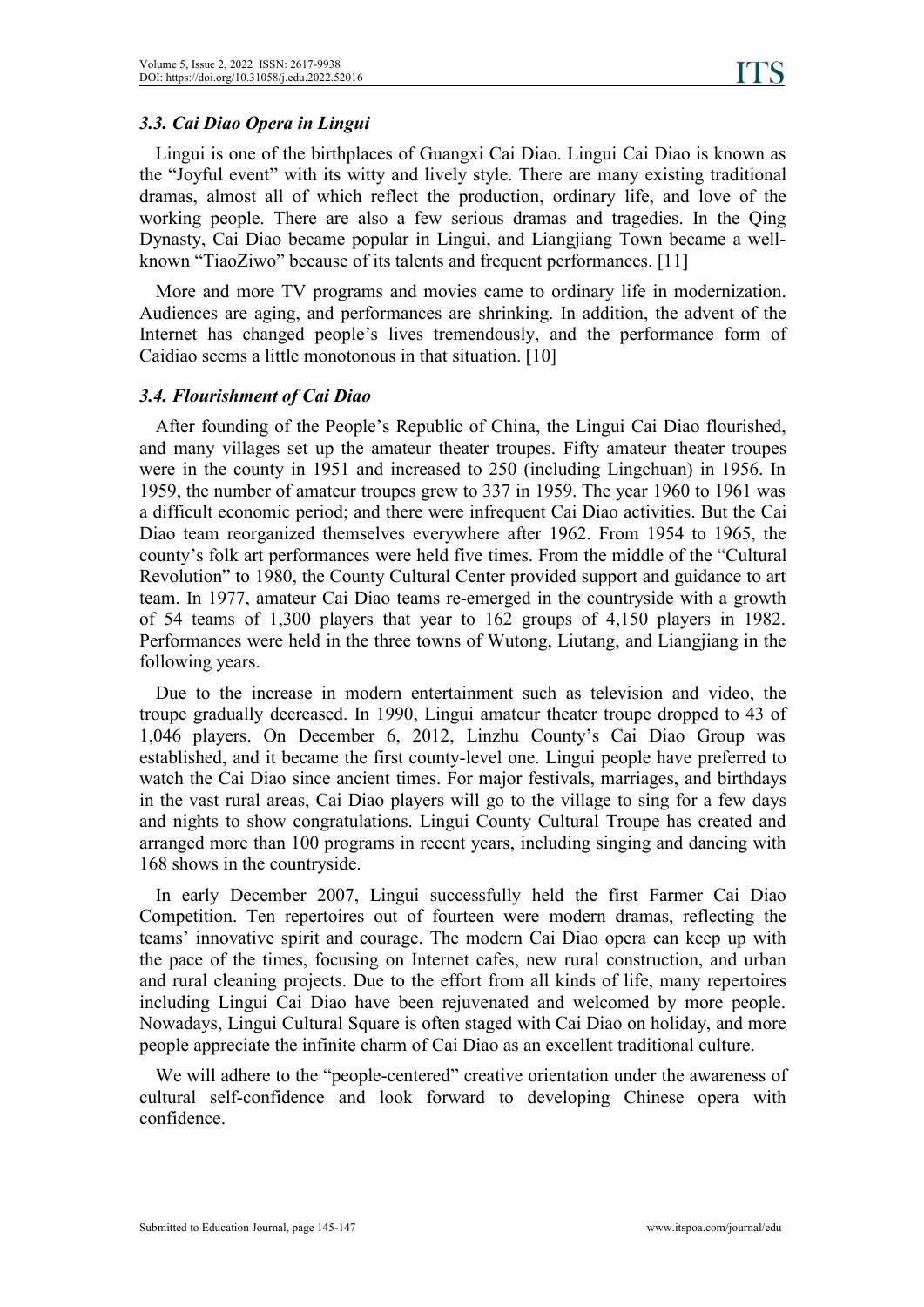# **4. Conclusions**

Cai Diao is the favorite opera of the Guilin people. We know from the play that it tells the historical events and people's ordinary lives. People's kindness, integrity, love of life, bravery and positive attitude are perfectly presented in Cai Diao.

Cai Diao Opera is developing and learning from other operas orart forms and it can be a rare treasure in Guangxi.

## **Conflicts of Interest**

The authors declare that there is no conflict of interest regarding the publication of this article.

## **Funding**

This research received no specific grant from any funding agency in the public, commercial or not-for-profit sectors.

### **Acknowledgments**

The author would like to acknowledge the supervisor, Pro. Rong Li. She is a resourceful professor who has guided the author in the writing of this paper, also, acknowledge the Guilin Library, which provides me with many free materials to study the Cai Diao.

## **References**

- [1] Zhong, W.D. General History of Guangxi,1st ed.; Guangxi People's Publishing House, Hedi Road, Nanning, Guangxi, China, 1999, 1, 503-504; ISBN 7-219- 07316-3K.812.
- [2] Chen, L.X. Inheritance and Protection of Intangible Cultural Heritage A Case Study of Guangxi Cai Diao Opera. *Home Drama,* 2019, 15, 19-19.
- [3] Li K.Y. On the Development and Social Value of Cai Diao. *Comprehensive Forum of Grand Stage,* 2008, 253-254.
- [4] Cai, D.G. Research on Cai Diao,1st ed.; Guangxi People's Publishing House, Hedi Road, Nanning,Guangxi, China, 1988; ISBN 9787219009628.
- [5] Ji, S.L.; Wei, H.L.; Zhang, Y.G. Anthology of Guilin History and Culture Research. 1st ed.; Lijiang Publishing House, Guilin, China, 1995; ISBN 7- 5407- 1864-1/G.570.
- [6] Shen, G.F. The Cai Diao Music,1st ed.; Guangxi People's Publishing House, Hedi Road, Nanning, Guangxi, China, 1982, 32.
- [7] Gu, L.Z. On the History of Guangxi Opera, China Drama Press, 4th ed.; No. 2 Tianningsiqian Street, Xicheng District, Beijing, China, 2002; ISBN 7-104- 01334-2.
- [8] Que, Z. Thinking on the Origin of Guangxi Cai Diao. *Guangxi Local Chronicles,* 2011, 3, 57-62.
- [9] Yang, A.M.; Peng, M.Y. The Similarities and Differences of Cai Diao in the Three Regions ofGuangxi. *Guangxi Local Chronicles,* 2003, 5, 36-42.